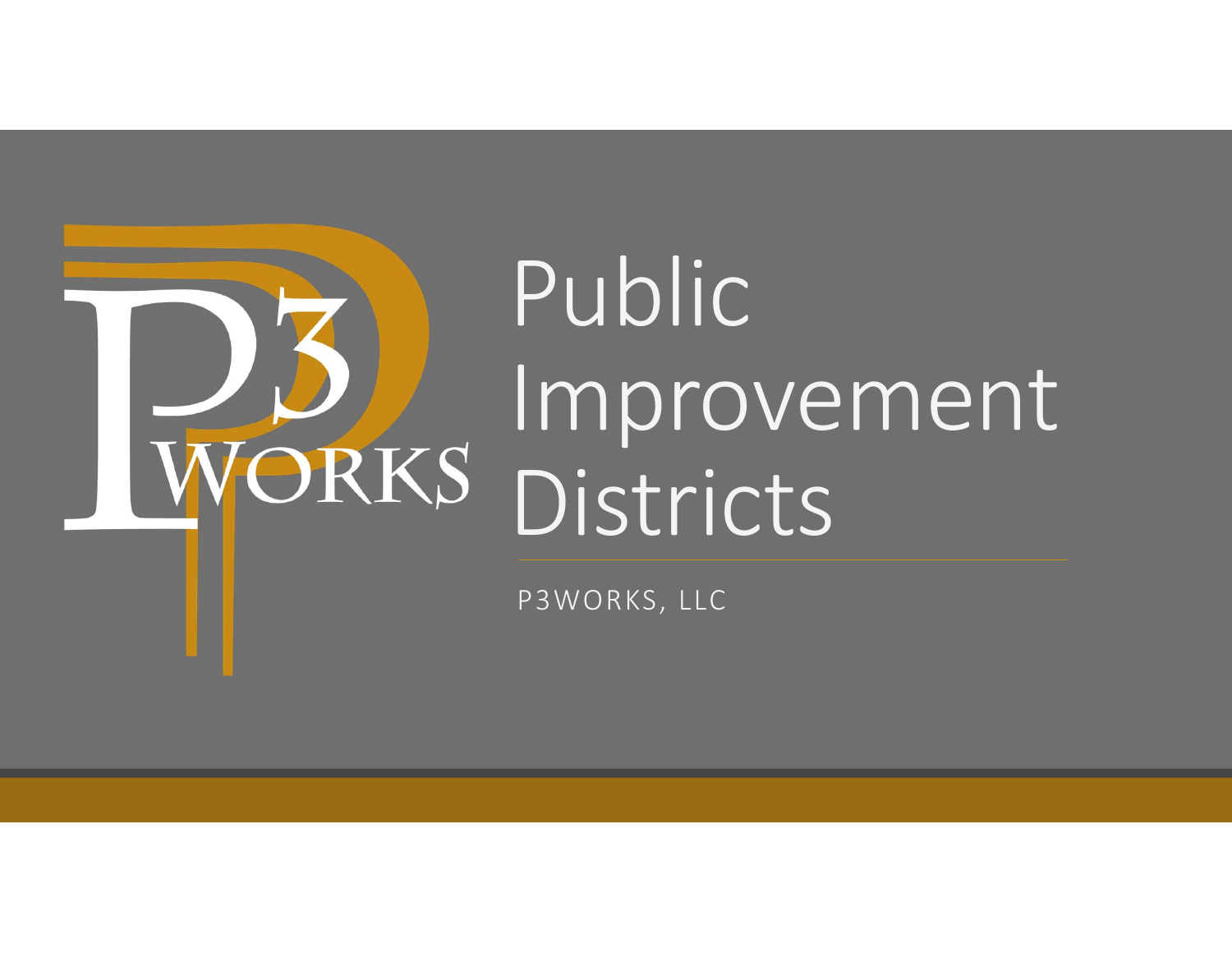## PID Definition

A PID is a contiguous area designated by a city or county upon petition of the majority of the landowners (by assessed value and number or area) within which projects or services will be undertaken and paid for solely from special assessments levied based on the special benefit conferred by the projects or services. **The designation of a PID and levy of assessments are discretionary, legislative functions.**

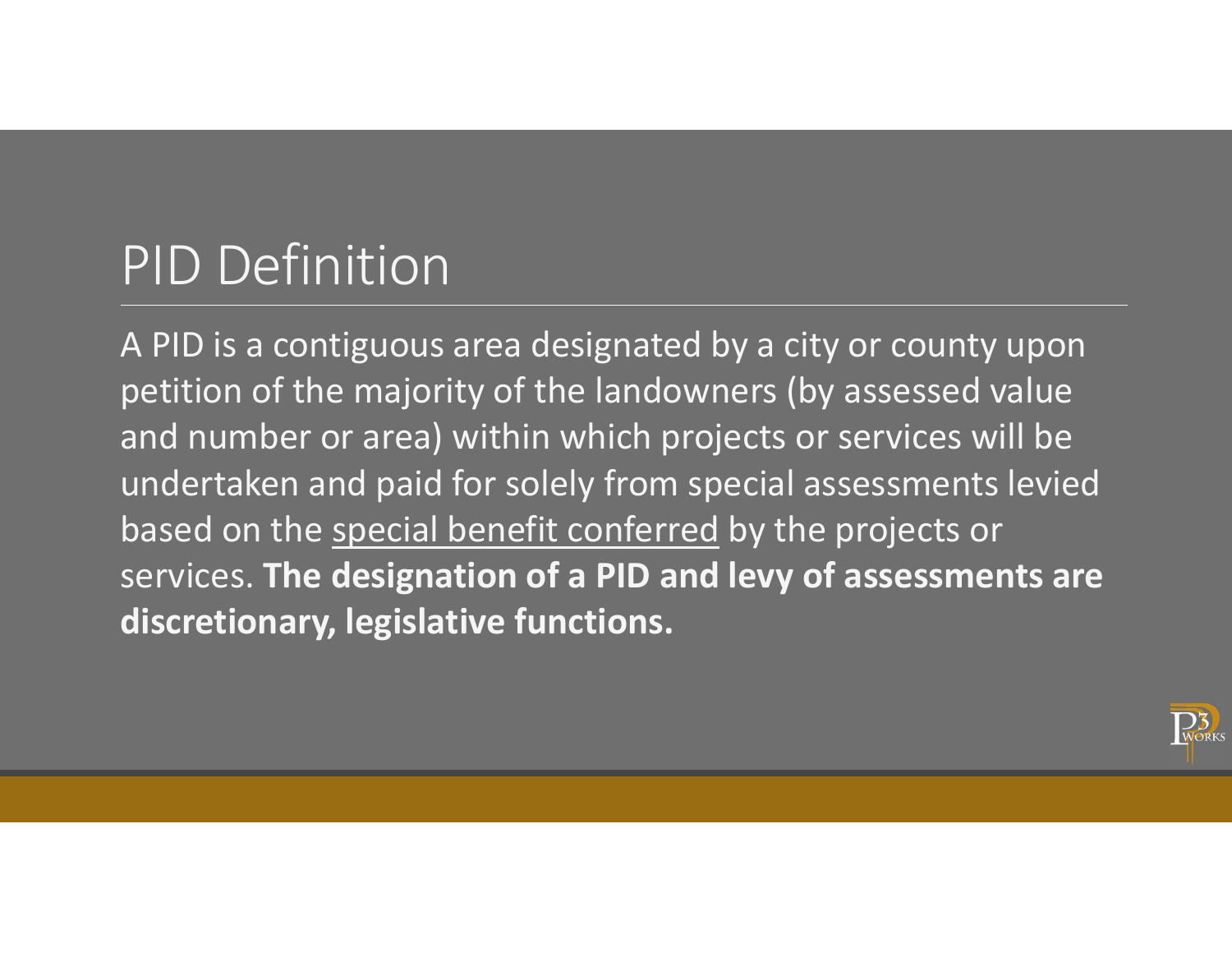### PID Purpose

Public Improvement Districts ("PIDs") provide a development tool that allocates costs according to the benefits received. A PID can provide a means to fund supplemental services and improvements to meet community needs which could not otherwise be constructed or provided and be paid by those who most benefit from them.

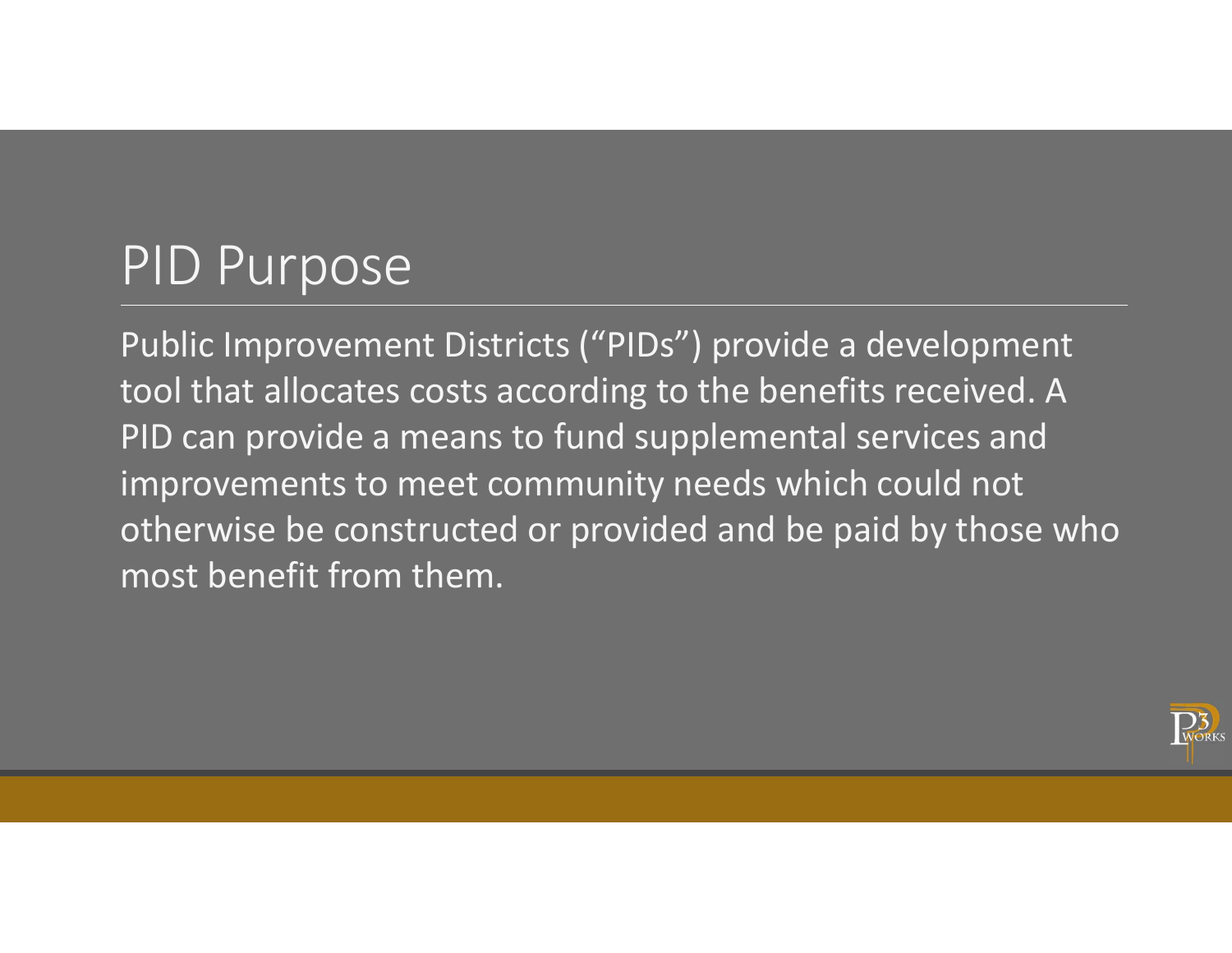## PID Authority

**The statute authorizing the creation of PIDs is found in Chapter 372 of the Local Government Code.** 

**The public improvements district may be formed to accomplish any of the following improvements:** 

- 1. Water, wastewater, health, and sanitation, or drainage improvements (including acquisition, construction, or improvements of water, wastewater or drainage improvements);
- 2. Street and sidewalk improvements (acquiring, constructing, improving, widening, narrowing, closing or rerouting sidewalks, streets or any other roadways or their rights‐of‐way);
- 3. Mass transit improvements (acquisition, construction, improvement or rerouting of mass transportation facilities);

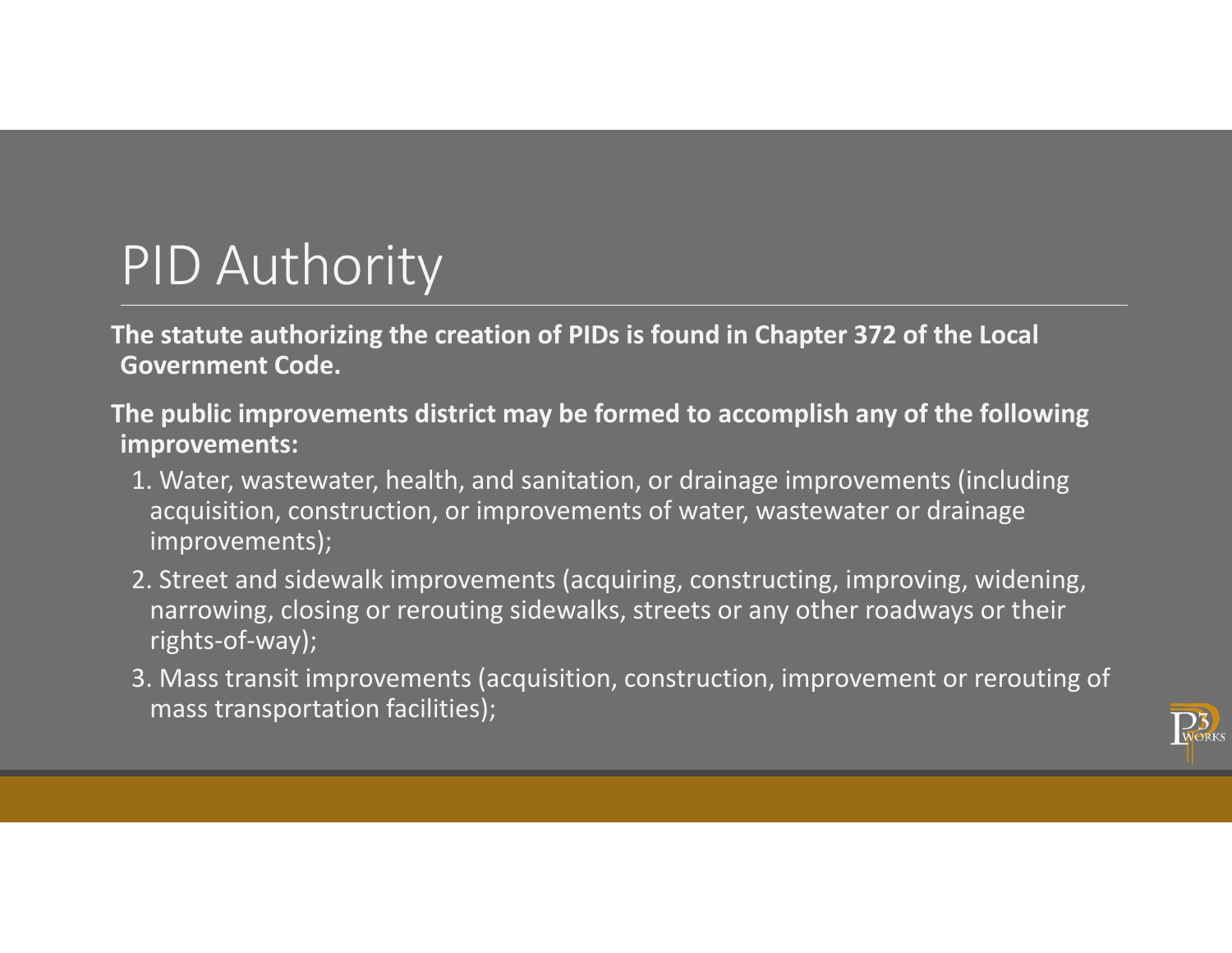## PID Authority (cont'd)

- 4. Parking improvements (acquisition, construction or improvement of off‐street parking facilities);
- 5. Library improvements (acquisition, construction or improvement of libraries);
- 6. Park, recreation and cultural improvements (the established or improvement of parks);
- 7. Landscaping and other aesthetic improvements (erection of fountains, distinctive lighting and signs);
- 8. Art installation (acquisition and installation of pieces of art);
- 9. Creation of pedestrian malls (construction or improvement of pedestrian malls);
- 10. Similar improvements (projects similar to those listed above);
- 11. Supplemental safety services for the improvement of the district, including public safety and security services; or
- 12. Supplemental business-related services for the improvement of the district, including advertising and business recruitment and development.

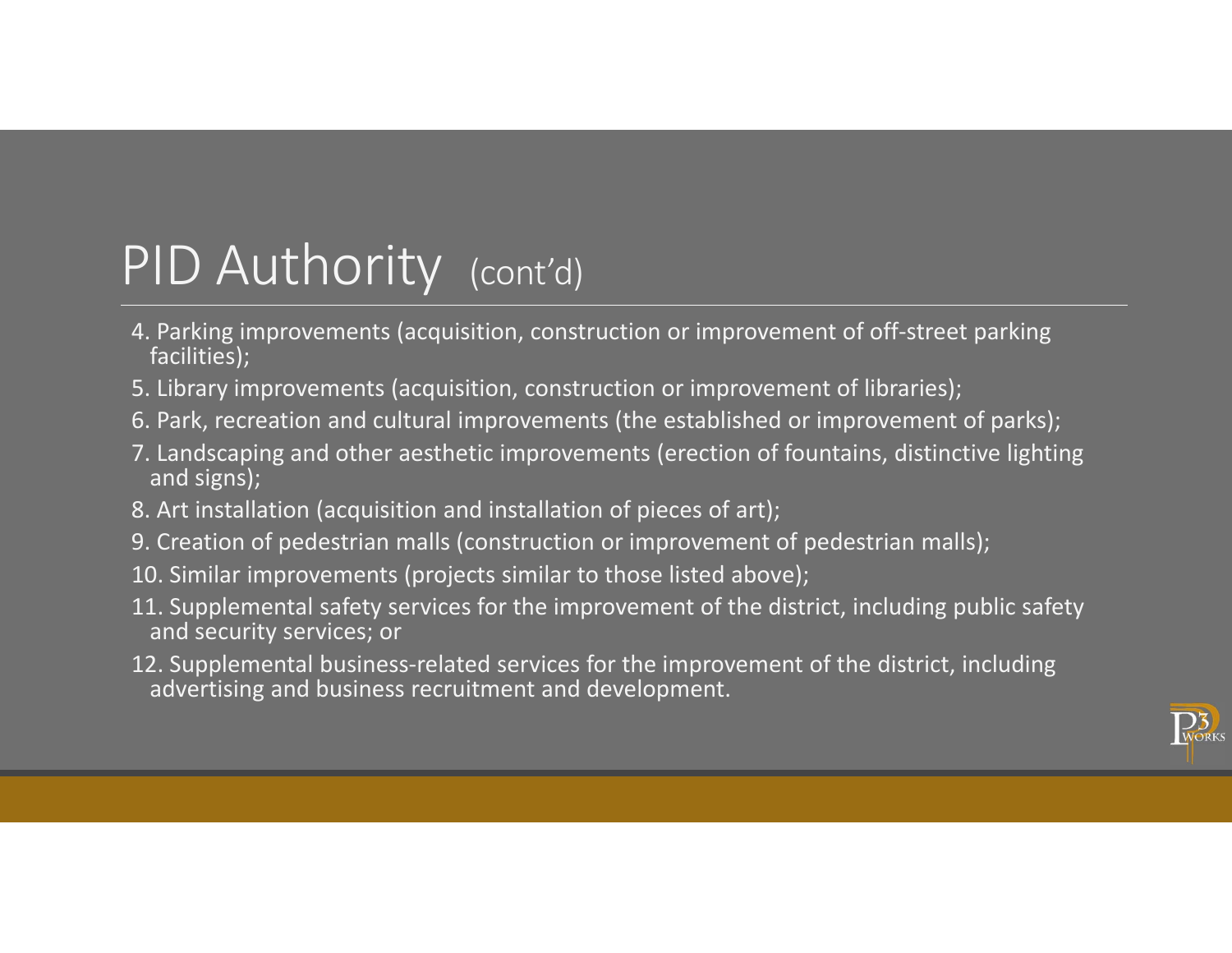## When to Consider a PID

- $\triangle$  Extend public infrastructure without burdening rate payers and tax payers.
- Forward the City's Comprehensive Plan, Thoroughfare Plan and Parks Plan.
- Achieve amenities that "but for" the PID would not be possible.
- $\Diamond$  Establish high development standards that "but for" the PID may not be financially achievable.
- \* Grow the City's tax base consistent with adopted plans without obligating City revenues (TIF, 380 Agreements, etc,).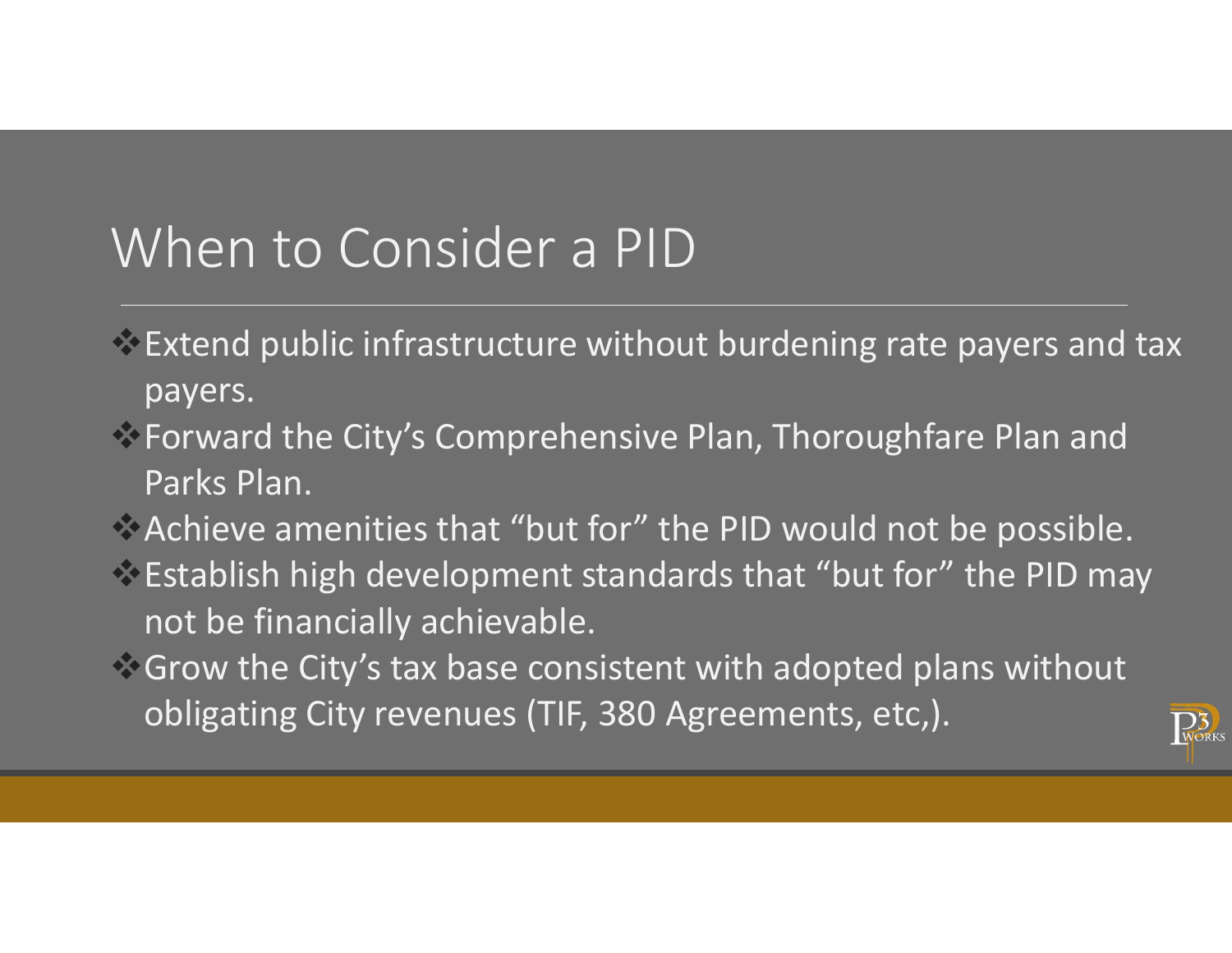## Financing the Improvements

A Municipality may create a PID in which the City issues "up‐front" non‐recourse debt to pay for eligible public improvements.

Or…

A Municipality may create a PID in which the assessments are assigned to reimburse the developer for eligible public improvements as the assessments are collected.

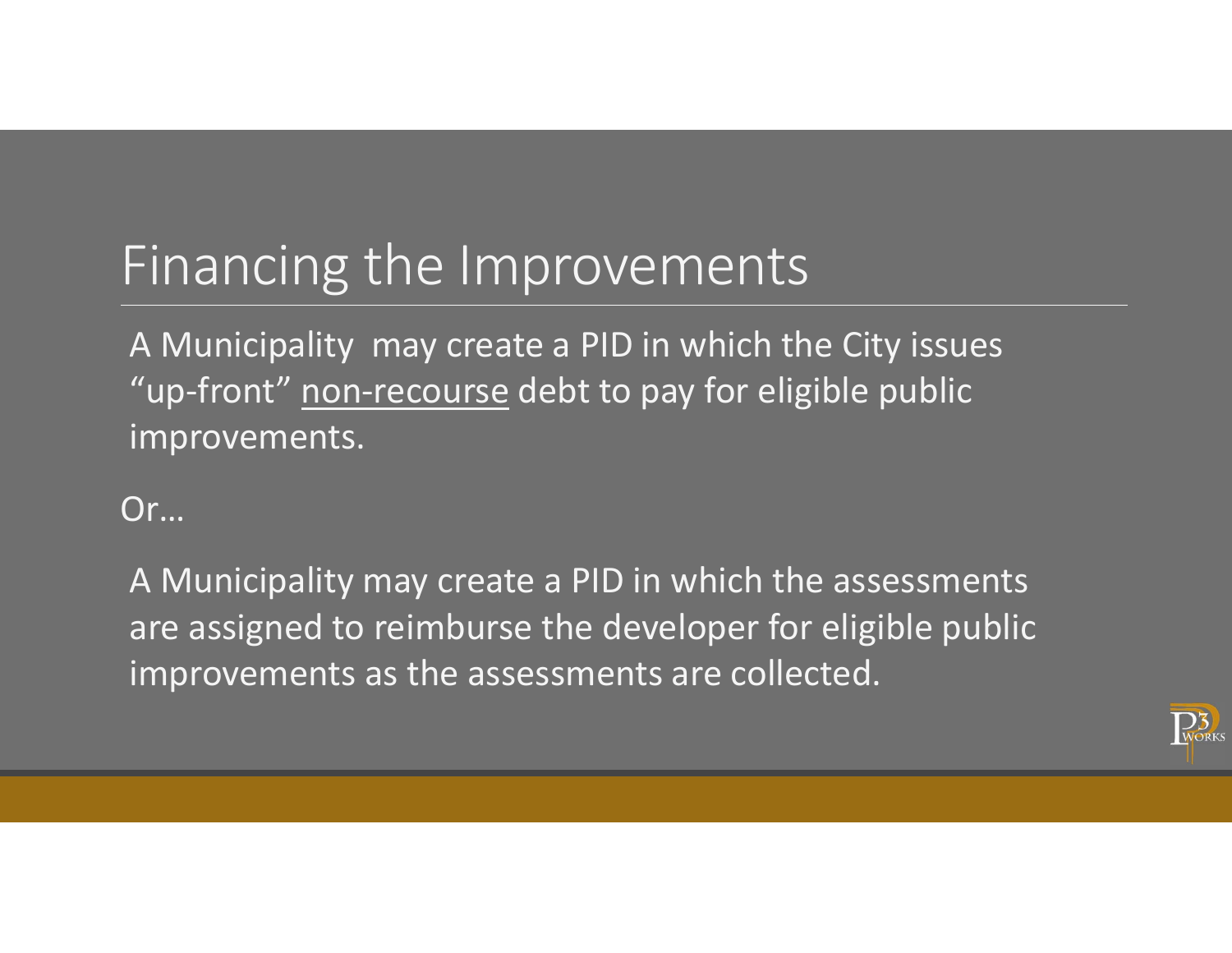### PID Assessment Financial Parameters

#### $\div$  Loan to Value Ratio 3:1

e.g. \$15 million developed value (neighborhood area) = \$5 million loan

#### $\div$  PID Assessment + all entities tax levy  $\leq \sim$ \$3.00/\$100

| City                           | \$0.4636   |
|--------------------------------|------------|
| County                         | \$0.32702  |
| <b>ISD</b>                     | $5\,$ 1.40 |
| $Road$ \$                      | \$0.08318  |
| <b>County Hospital</b>         | \$0.113    |
| <b>County College District</b> | \$0.11195  |
| Total                          | \$2.49875  |
| <b>Remaining Capacity</b>      | \$0.50125  |

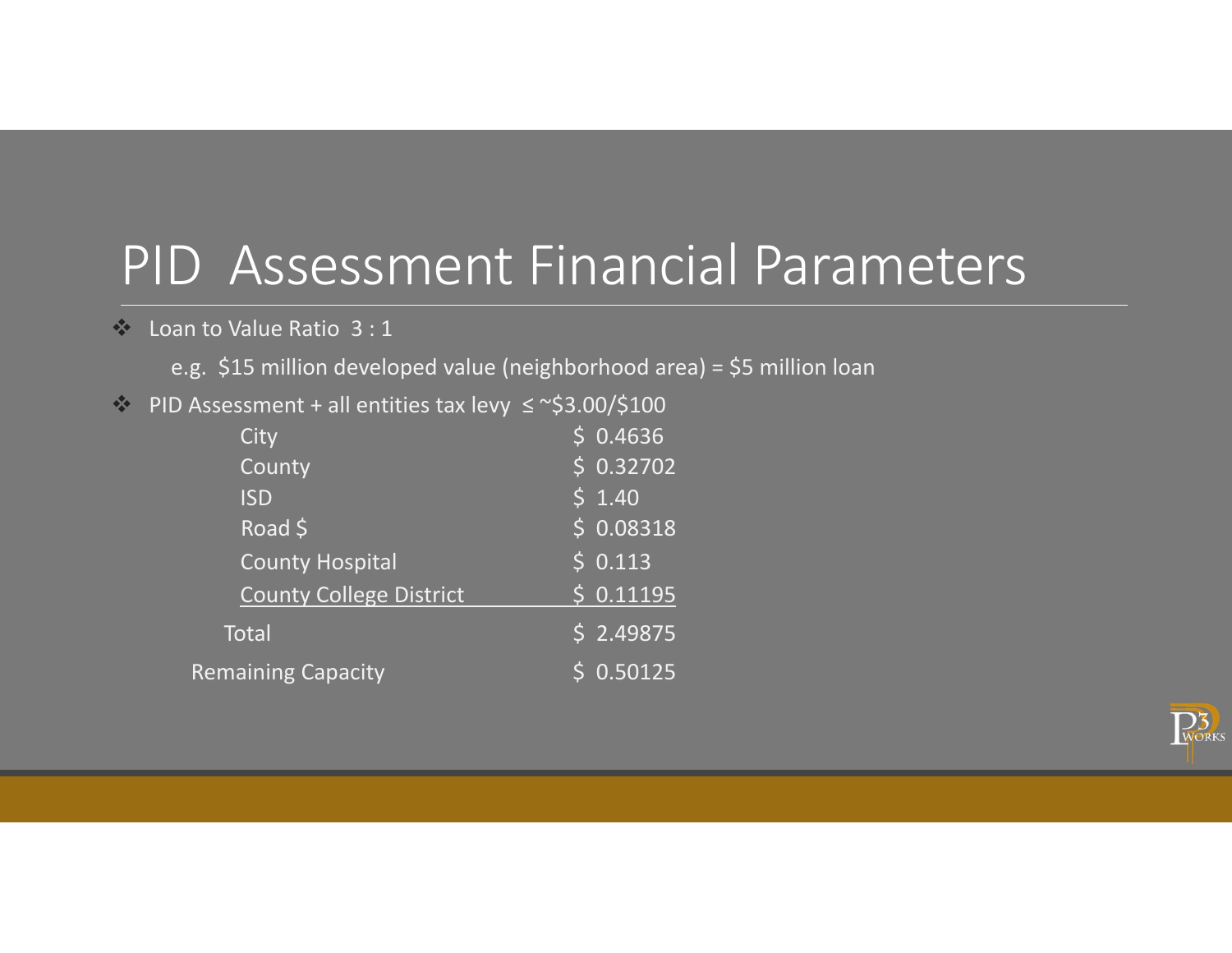# Financial Implications for the City

PID debt is non‐recourse to the City. The bonds are backed only by the assessments on property within the PID.

All City costs incurred as a result of creating the PID (staff, legal, consultants, engineers, etc.) should be paid by the developer via a cash escrow deposit with the City and are ultimately reimbursable from bond proceeds when the bonds sell.

The issuance of PID debt by the City does not reduce the City's bonding capacity.

The City keeps all of its ad valorem and sales tax revenues.

Ongoing administrative requirements are contracted to a third party, answering to the City, which is paid for by PID assessments.

The City will employ the services of Bond Counsel, Financial Advisor, City Attorney, City PID Consultant, Professional Appraisal Firm and PID Administrator. All costs are reimbursed from PID bond proceeds or developer agreement.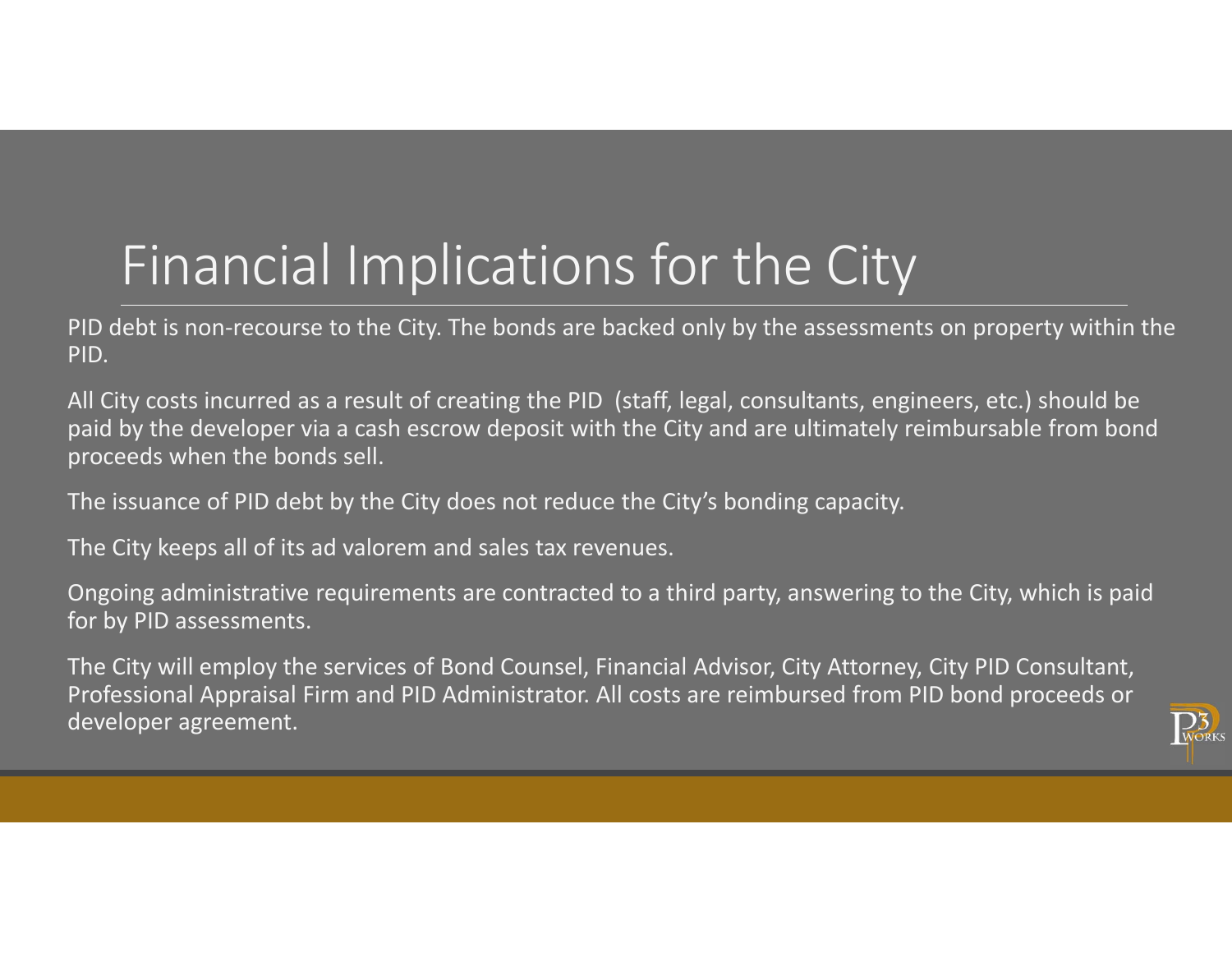### Property Owner Impact

All property owners within the PID boundaries will pay an annual assessment.

The assessment can never change once adopted by Council without consent of homeowners.

Assessments may be prepaid.

Undeveloped land is assessed and paid by developer (owner).

City is legally obligated to foreclose on unpaid assessments, so reserve funds are established for that purpose.

Assessment will be the same for every lot as established in the Service and Assessment Plan.

The total tax burden of all entities, including the PID assessment should generally not exceed \$3.05, or any tax rate that will put the property out of the local market.

The assessment will expire in 30 years following payment of the debt and the assessment will end.

Property owners are assessed only for costs which confer a special benefit to the property.

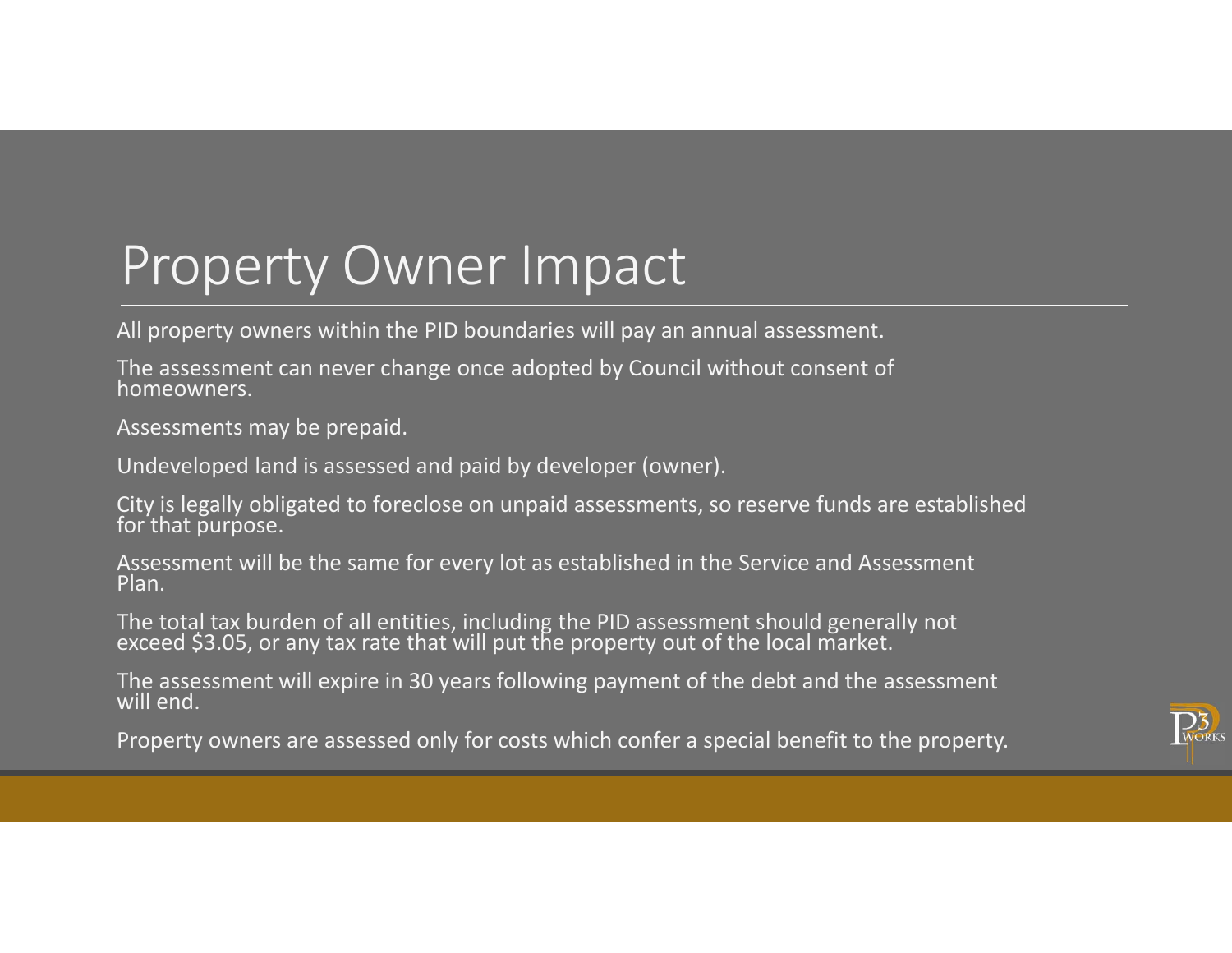### PID Process (Bonded PID)

- 1.Introduction of PID to City
- 2.Submittal of a PID Petition by developer
- 3. Submittal of a Preliminary Service and Assessment Plan (SAP) for Council review
- 4.City Council Accepts PID Petition
- 5. Property Appraisal paid by Developer, approved by City
- 6.Public Hearing to Approve Creation of PID
- 7. Preparation of revised Service and Assessment Plan (SAP) as necessary
- 8.Initiate Preparation of Bond Documentation
- 9. Public Hearing to Approve SAP and Levy Assessments
- 10. City Council Review and Approval of Bond Issue
- 11. Sell Bonds
- 12. Initiate Construction of infrastructure improvements